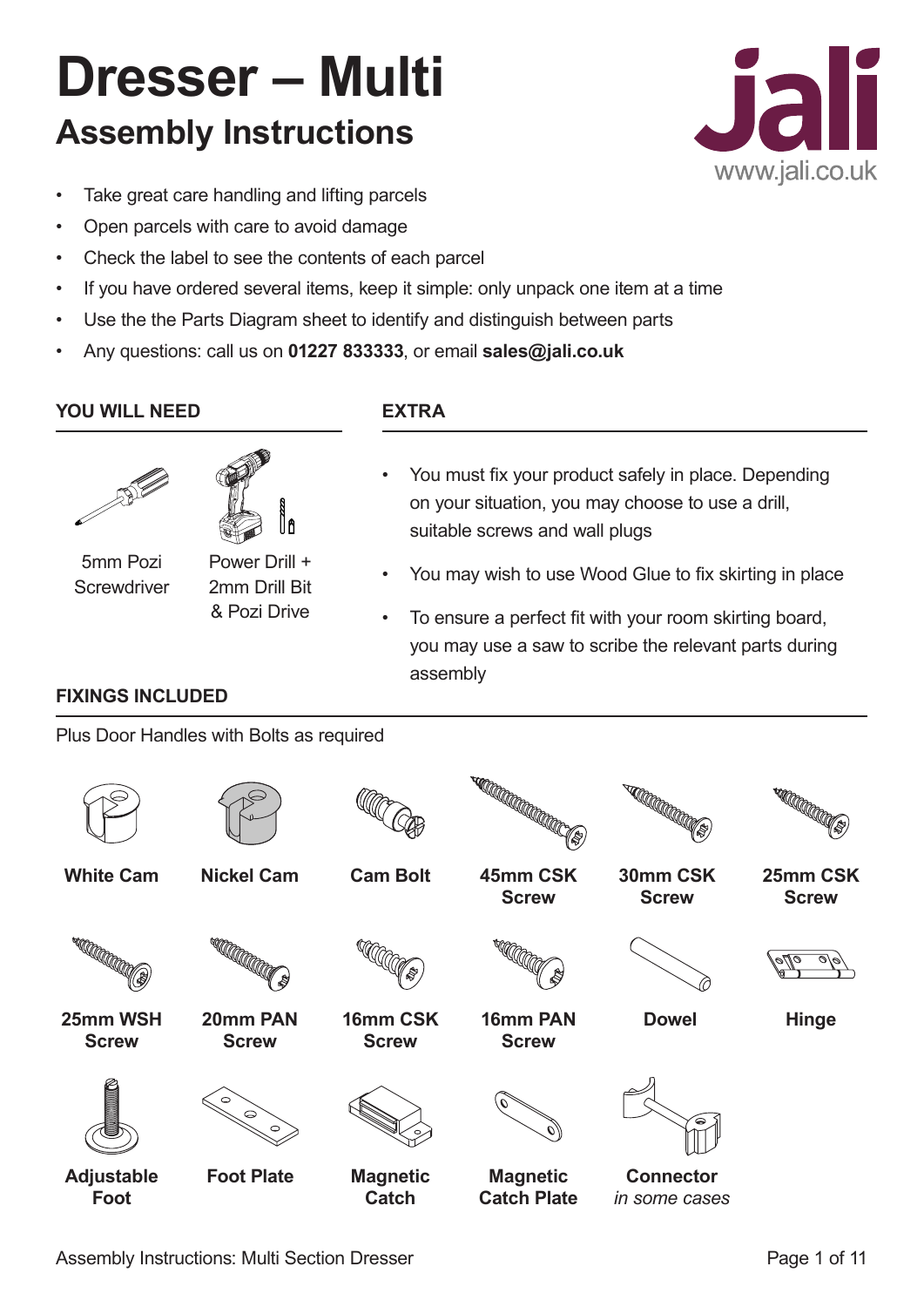

1. Screw in the Cam Bolt, up to the shoulder, into the 5mm hole in one part.



2. Push the Cam, facing outwards, into the corresponding hole on the other part.



3. Push the two parts together, so that the Cam Bolts disappear into the middle of the Cams.

4. Insert a 5mm Pozi screwdriver – tilt back at a slight angle – and rotate CW to lock the Cam.

#### **SEE HOW IT COMES TOGETHER**

There is a lower (cupboard) section and an upper (shelving) section. Both sections are made up by assembling individual boxes which connect together. Your design may be different to this example, but don't worry; it will become clearer as we work through.



Assembly Instructions: Multi Section Dresser **Page 2 of 11** Assembly Instructions: Multi Section Dresser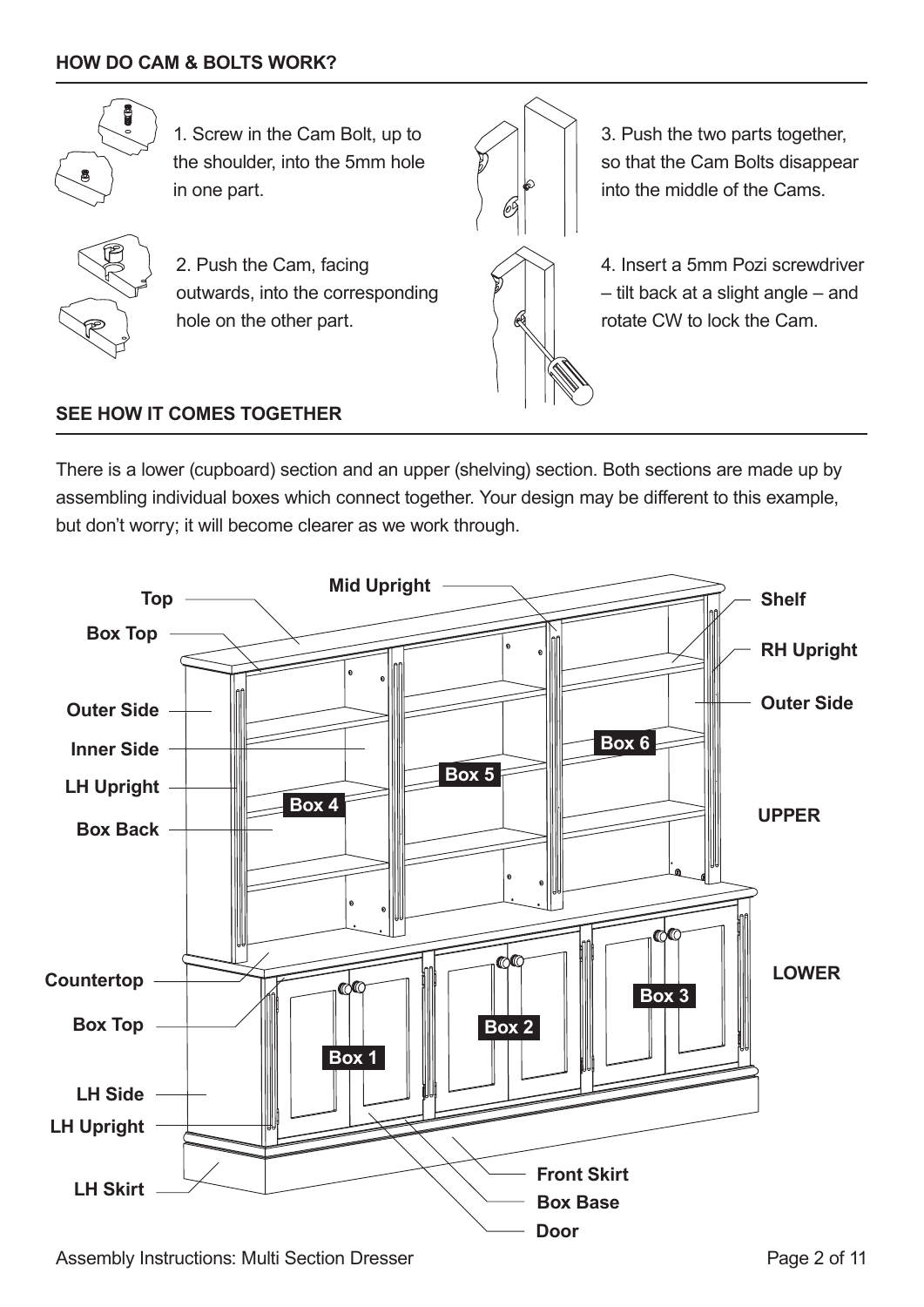Here's just the example lower section in more detail. Each box is made up of a Box Top, Box Base, Box Back, LH Side, RH Side and Valance. Look out for engravings to help identify parts. Depending on your design, boxes may feature Shelves, Dividers and/or Doors. Refer to the Parts Diagram to confirm this arrangement.

The Outer Sides go at each end of the whole unit, e.g. **Box 1 LH Side** & **Box 3 RH Side**. The rest are Inner Sides. Inner Sides will have Adjustable Feet. Inner RH Sides have a spacer attached where the boxes will be connected together.



#### **PLACE FIXINGS**

We'll start with the lower section. You can use the following instructions to prepare the upper section too (with minor adaptations), but to keep things simple, come back to this later.

1. Place Nickel Cams in the Outer Sides, as they will be visible. Ensure they are facing outwards. Using a screwdriver, or power tool on a low setting, screw the Cam Bolts into the available 5mm holes.

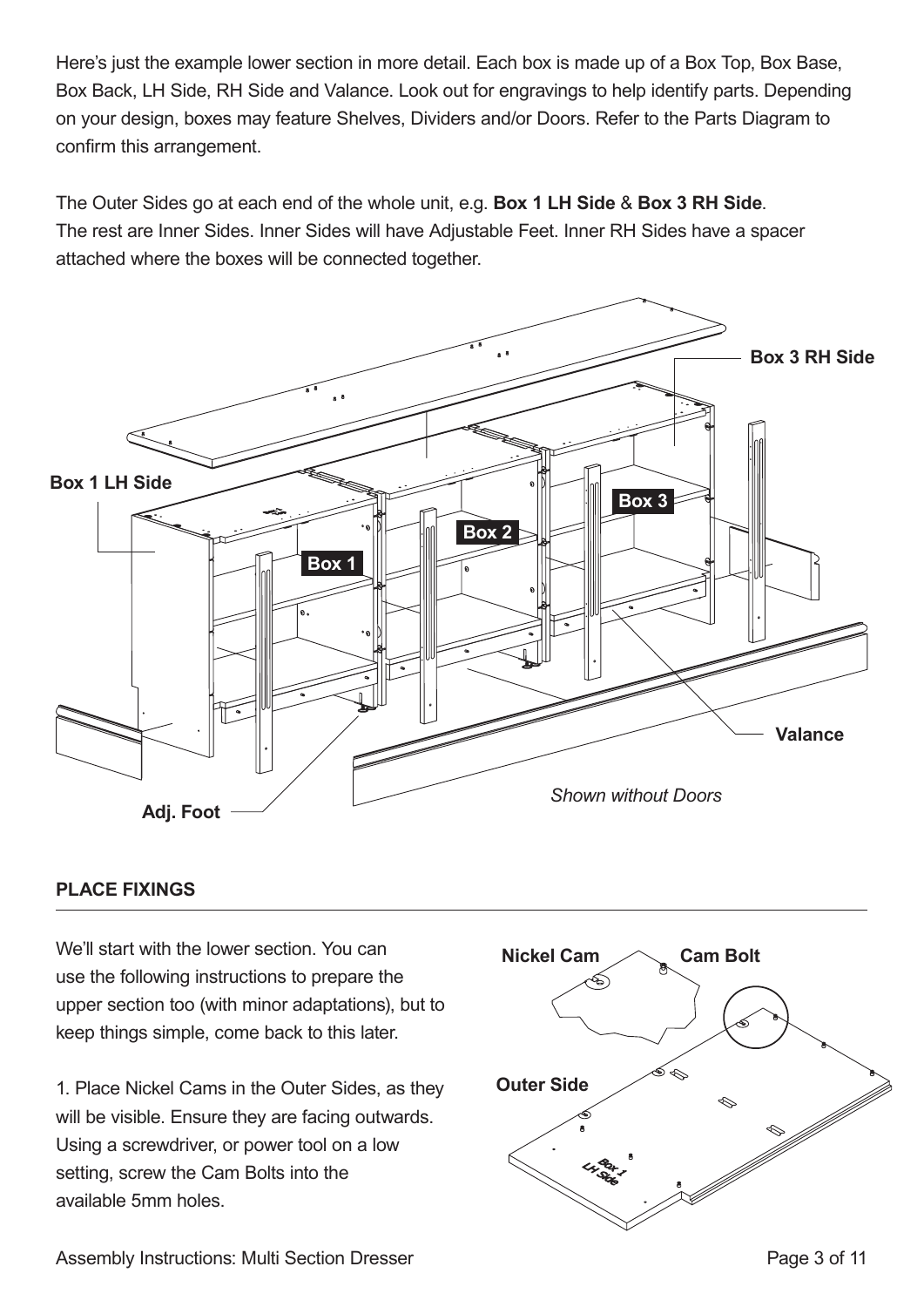2. For all the remaining Box Sides use White Cams instead, as they will be hidden. Place the White Cams in all the available holes, facing outwards. Attach the Adjustable Feet using the Foot Plate and 20mm PAN Screws for each assembly. However, you should pilot drill these first to avoid splitting the wood. The Adjustable Foot should be set to about 25mm.

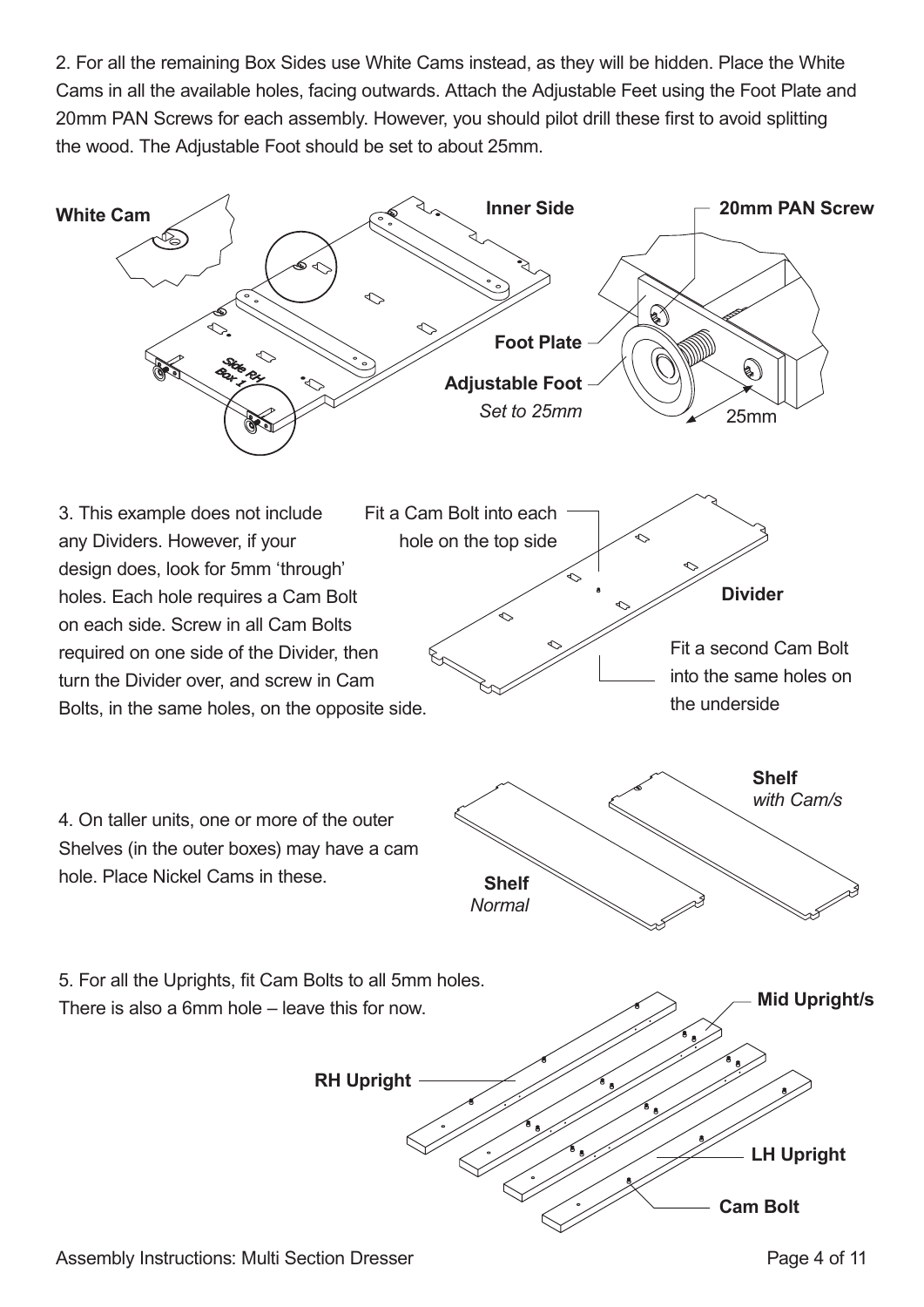6. Place White Cams in the Box Base, Box Top and Valance cam holes. Depending on your design, the Valance strip could be taller than this example. Screw Cam Bolts into the 5mm holes along the Box Base front edge. Leave the 6mm Box Top holes for now.



#### **BOX ASSEMBLY**

The following instructions will cover the assembly process for a single box. Repeat this process for each box in your design. Refer to the Parts Diagram to confirm the configuration of each box. Note that the following example doesn't contain Dividers.

#### **Note about Dividers**

If the box has **more than one Divider**, start by placing all the necessary shelves between the Dividers. Wherever (if) the Divider features a central Cam Bolt, place one of the Shelves with cams. After locating the other normal Shelves, lock these Shelf cams into place to hold the structure together.

If the box has **just one Divider**, the Box Top and Box Base can now be attached either end of the Divider, before fixing with 45mm CSK Screws.



Assembly Instructions: Multi Section Dresser Page 5 of 11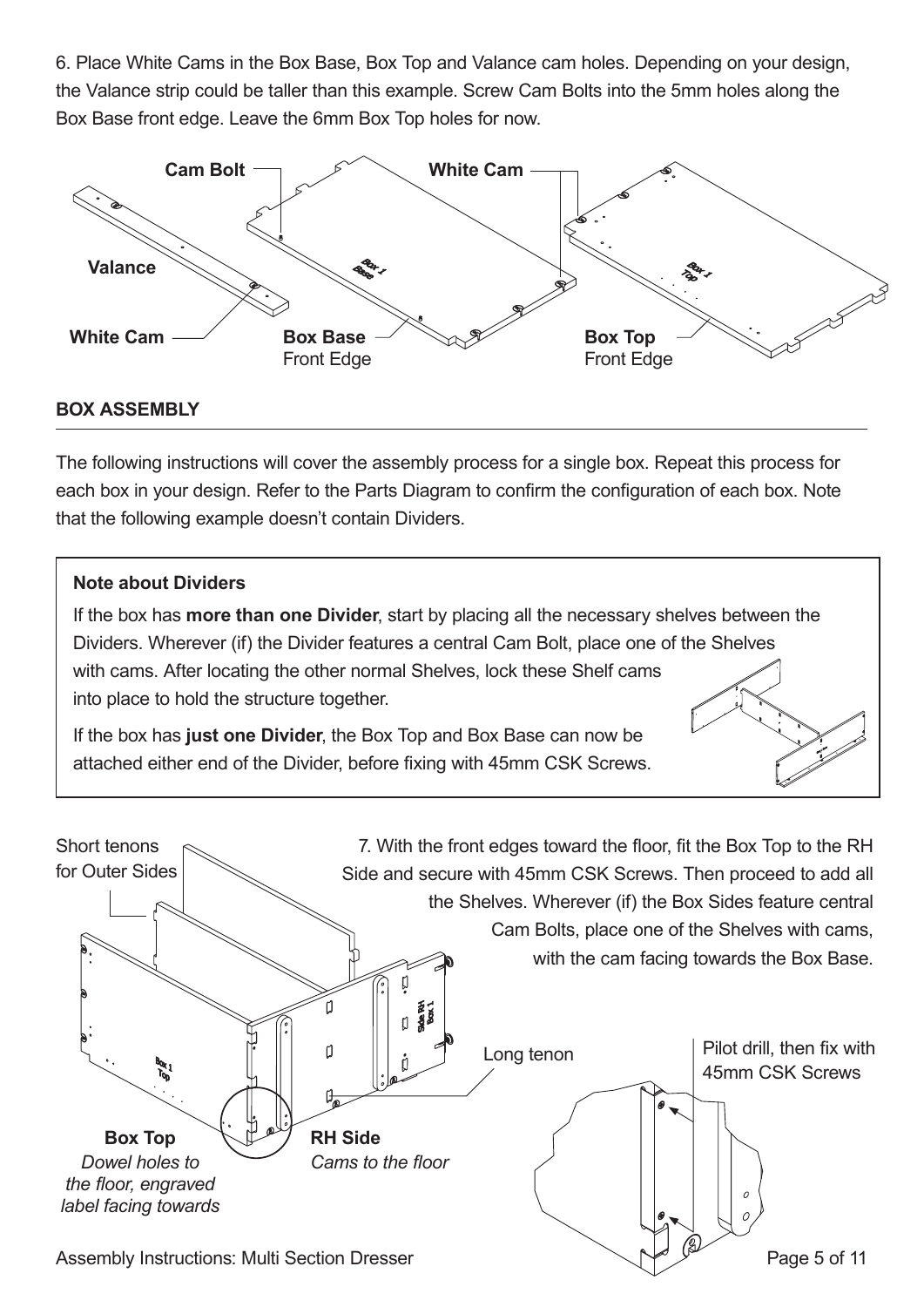8. Once the Shelves and the Box Base are placed in the RH Side, the LH Side can be located. Ensure that the Shelves with cams align with the Cam Bolts in the LH Side, and lock these into place. See Page 2 for help with cams. Lock the cams in the Box Top and Box Base.

9. Align the Valance White Cams with the Box Base Cam Bolts, then lock each cam securely in place.

Fit 45mm CSK Screws through the 4mm holes (in the RH Side) into the Box Top, Box Base and Shelves with cams



### **NOW ASSEMBLE THE OTHER LOWER SECTION BOXES**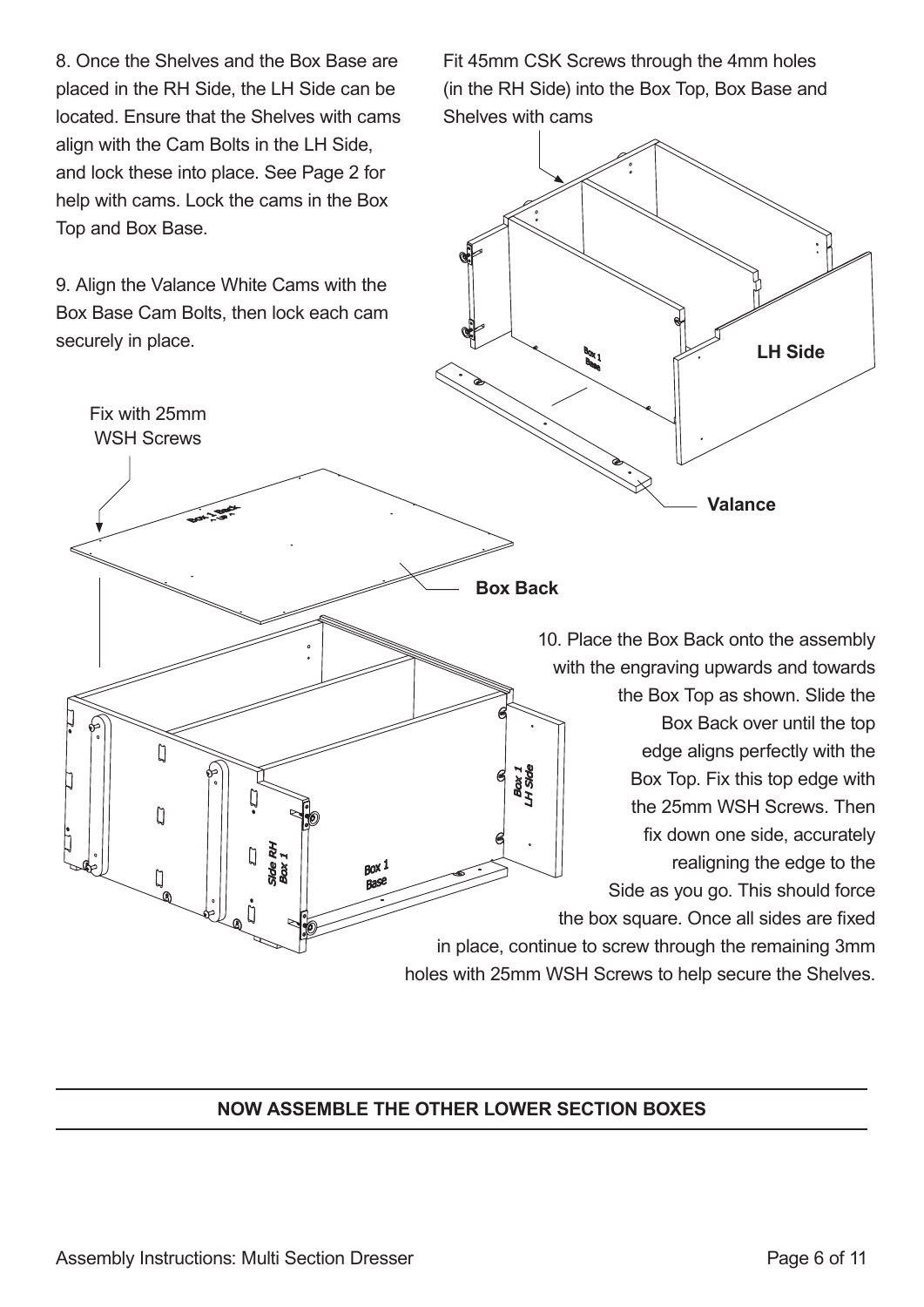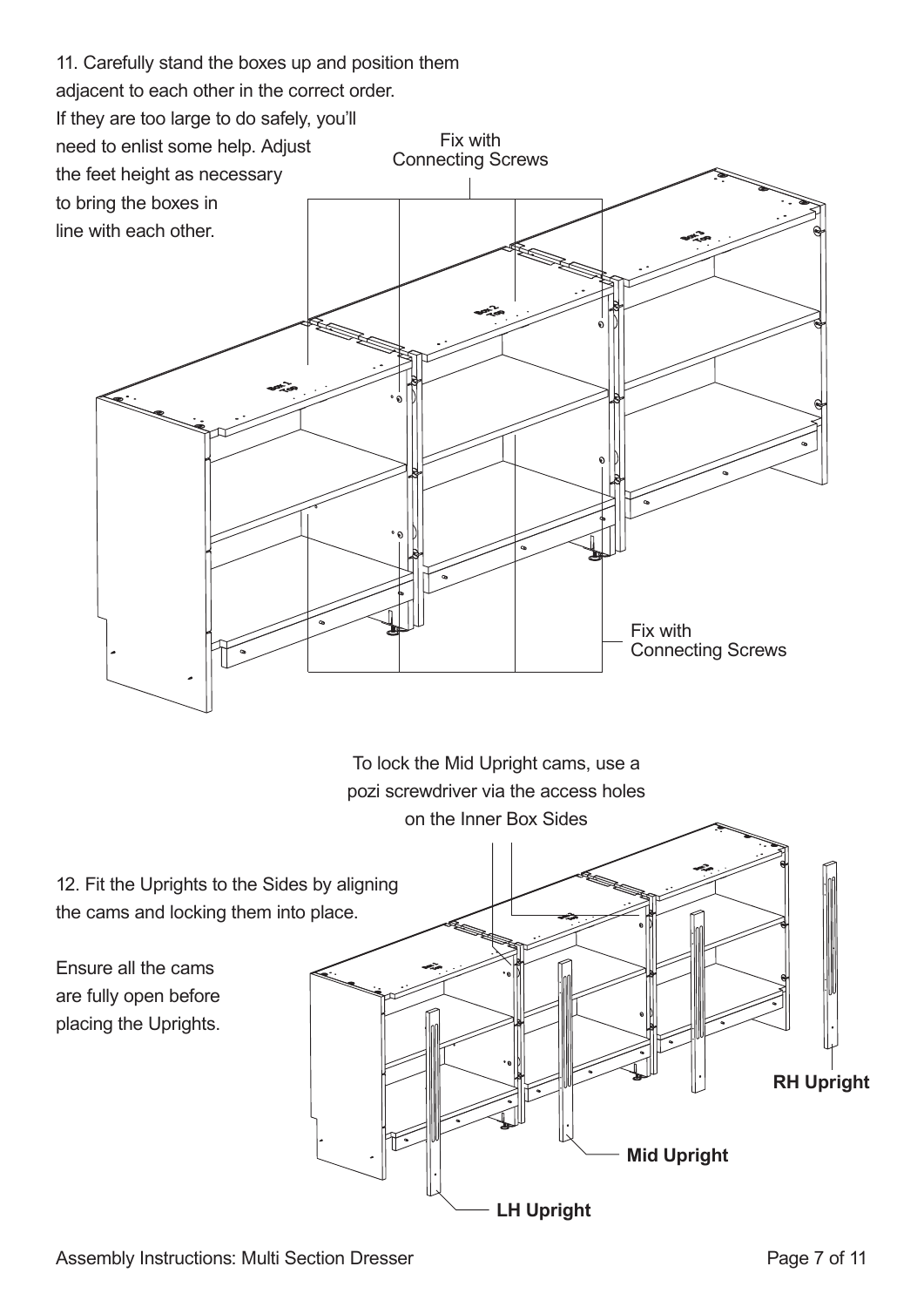13. Locate the Countertop to the Box Tops using Dowels. It can be glued into place, screwed into place with 45mm CSK Screws from beneath, or left as is. For exceptionally wide units the Countertop and Skirting may be supplied in several lengths.



Depending on your design, you may have LH and/or RH Skirts. If you wish, you can scribe these Skirts to match your room skirting. When placing the LH & RH Skirts, ensure that the mitre matches neatly with the Front Skirt. They can be either glued in place, or screwed from the inside using 30mm CSK Screws.

#### **DOORS**

15. Fit Magnetic Catches beneath Box Tops with 16mm PAN Screws.

16. Fix Handles to the Doors using the Bolts provided.

17. Fit Magnetic Catch Plates with 16mm CSK Screws.

18. Fix Doors in place with Hinges and 25mm CSK Screws. Ensure the butt of the hinge clears the edge of the door, so the doors are positioned correctly.



Assembly Instructions: Multi Section Dresser **Page 8 of 11** Assembly Instructions: Multi Section Dresser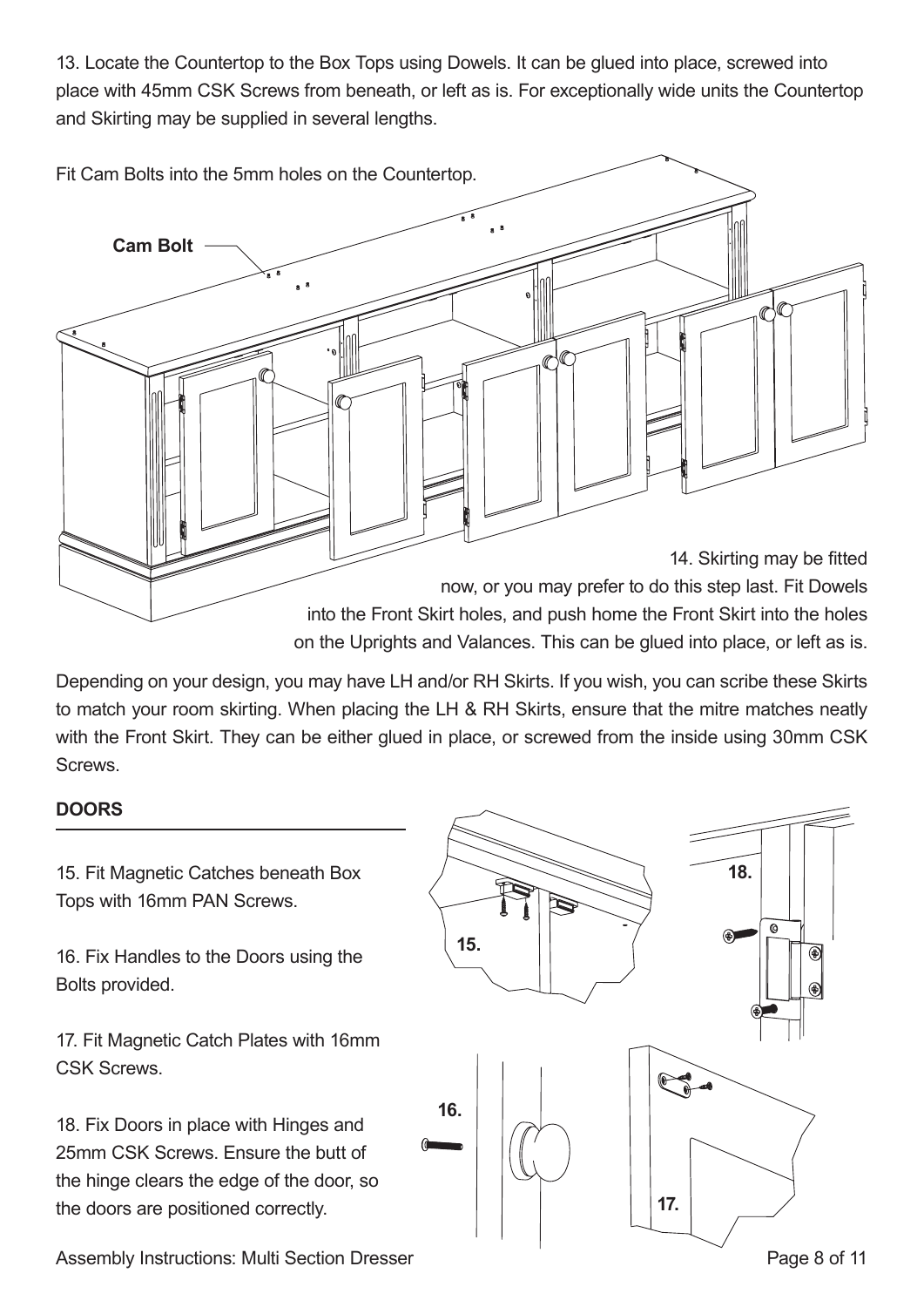

#### **THE UPPER SECTION**

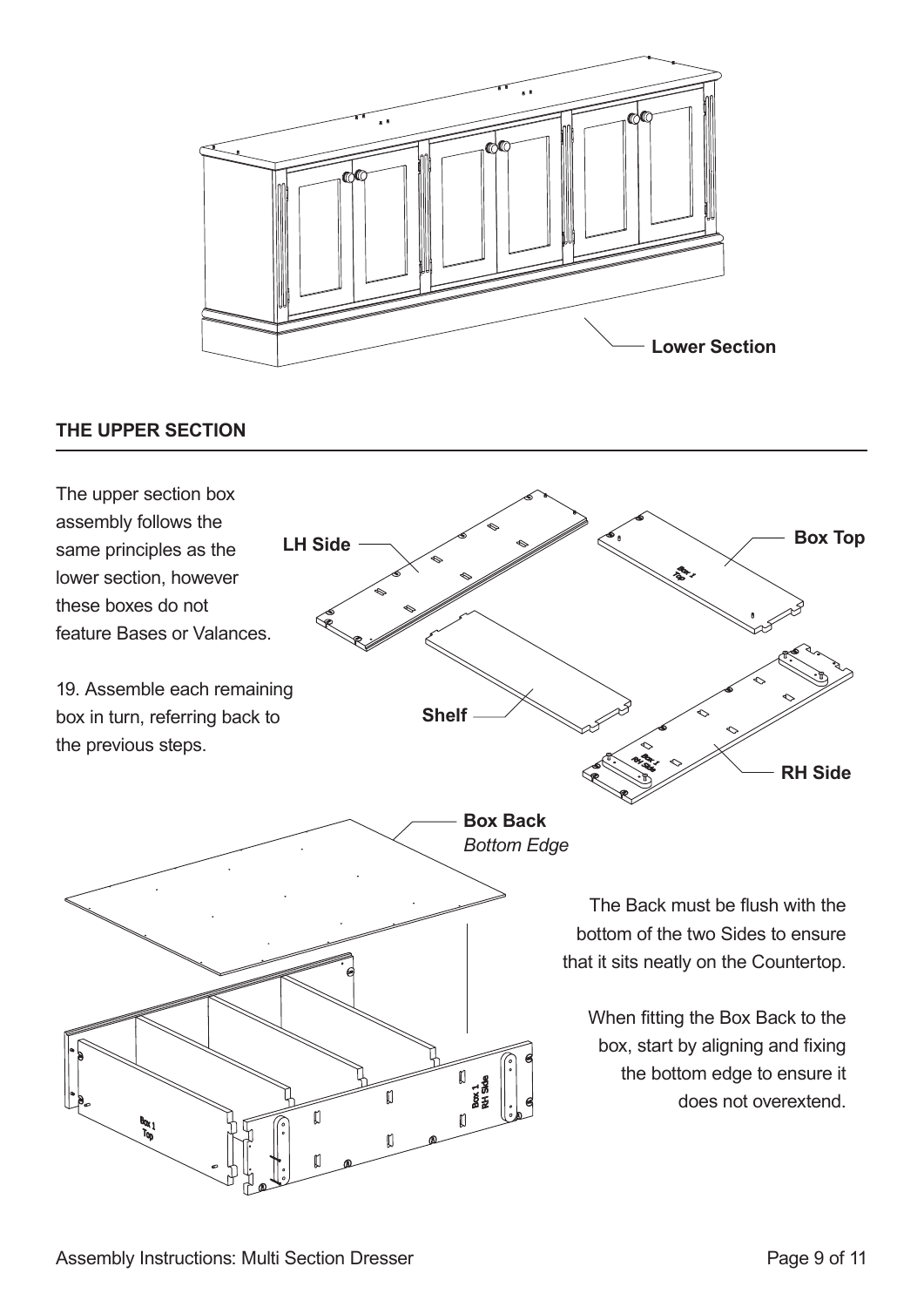

20. The upper section boxes fit onto the Countertop by aligning and locking the Box Side cams with the Countertop Cam Bolts.

21. Once all boxes are locked in place, the Uprights can be attached as before.

**As with all Jali products, you must take responsibility for the safety of your furniture. Any tall unit presents a hazard, especially in the presence of children and pets. Attach the upper section to the wall by whatever means necessary to mitigate any risk.**

22. Depending on your design, you may have one of a variety of different Top styles. The most common is simply a solid Top board, or 'Full Top'. Locate the Top to the upper section Box Tops using Dowels. It can be glued into place, screwed into place from beneath with 45mm CSK Screws, or left as is. For exceptionally wide units, the Top and Skirting may be supplied in several lengths.



Alternatively, you may have a Top 'lip'. Attach this in the same way. This may be supplied as one single component or several parts which join together with a Connector (using the hex key provided) once in place.